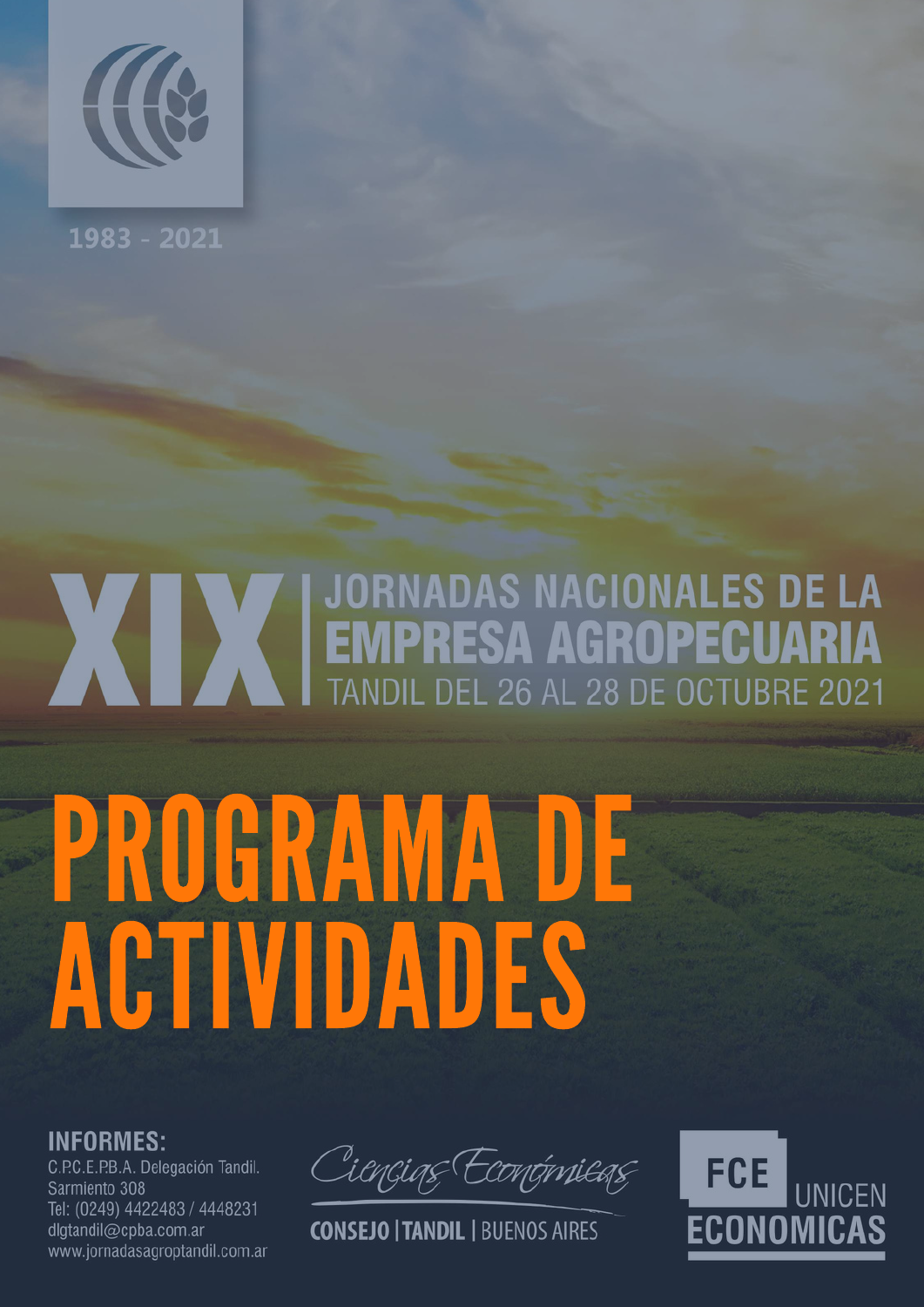## 26 DE OCTUBRE

#### **15:00**

ACTO DE APERTURA

#### **15:30**

DE LA RT 46 A INFORMES DE GESTIÓN CESCONETTO, E; CHIELI POZZO, M; MARTÍNEZ, G; PELUFFO, A; ZABALA CHIARADÍA, M.

#### **16:00**

ANÁLISIS DE RESULTADOS DESDE LA CONTABILIDAD DE GESTIÓN Y FINANCIERA EN UN ESTABLECIMIENTO GANADERO DE FEEDLOT LAGUZZI, J; MARCOLINI, S; VERÓN, C.

#### **16:30 - CORTE**

#### **16:45**

RECONOCIMIENTO Y MEDICIÓN DE ACTIVOS ESPECÍFICOS EN LA PRODUCCIÓN DE HUEVOS DE GALLINA LIBRE JAULA: UN CASO DE APLICACIÓN SCHULZ, A; D'IORIO, S.

#### **17: 15**

VALUACIÓN Y EXPOSICIÓN EN ESTADOS CONTABLES EN UNA EMPRESA AVÍCOLA DEDICADA A LA CRÍA DE AVES PARA LA PRODUCCIÓN DE HUEVOS BAUER, G; CAPEZZALI, L; DE URIBE ECHEVERRIA, A; GUTIERREZ, N; NORI, M; PARDIÑO, J; TENNINA, E.

**17:45 - CORTE**

**18:00**

CONFERENCIA: POLÍTICAS AGRÍCOLAS Y MACROECONOMÍA EN ARGENTINA DANIEL LEMA



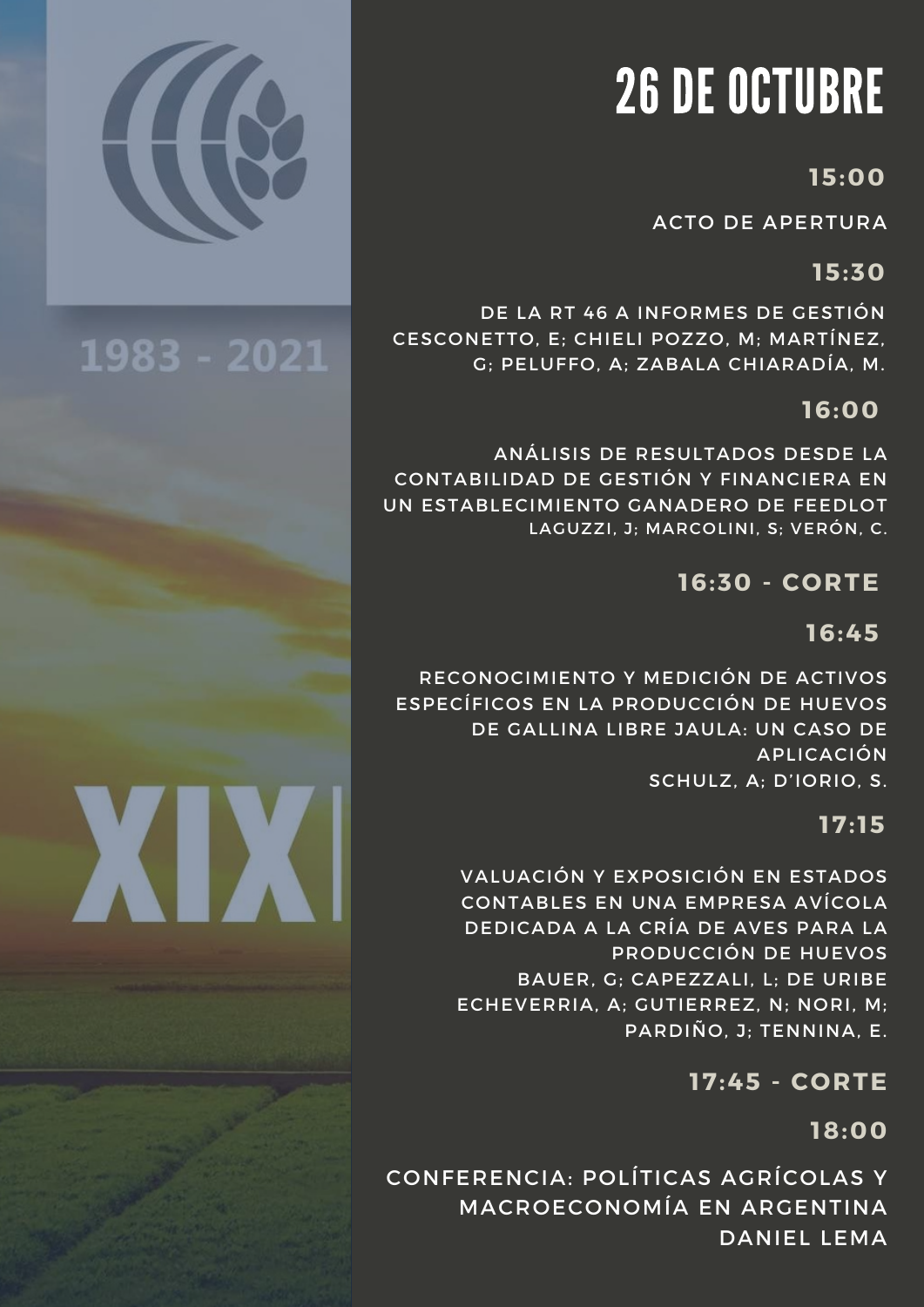

### 1983 - 2021

## 27 DE OCTUBRE

#### **15:00**

CONFERENCIA: SOSTENIBILIDAD AGROALIMENTARIA: LOGÍSTICA Y CADENA DE VALOR ALICIA BARREIRO

**16:00 - CORTE**

**16: 15**

SOLIDARIDAD LABORAL EN LOS CONTRATOS AGRARIOS PEREZ PINTO, L..

#### **16:45**

LOS RESULTADOS EN LA ACTIVIDAD GANADERA BOVINA DE CRÍA SIMARO, J; TONELLI, O; MARTINEFSKI, M.

#### **17: 15- CORTE**

**17:30**

CONFERENCIA: RECONOCIMIENTO Y MEDICIÓN DE SEMENTERAS EN APARCERÍA AGRÍCOLA ENRIQUE RUDI - VIVIANA MUCHIUT